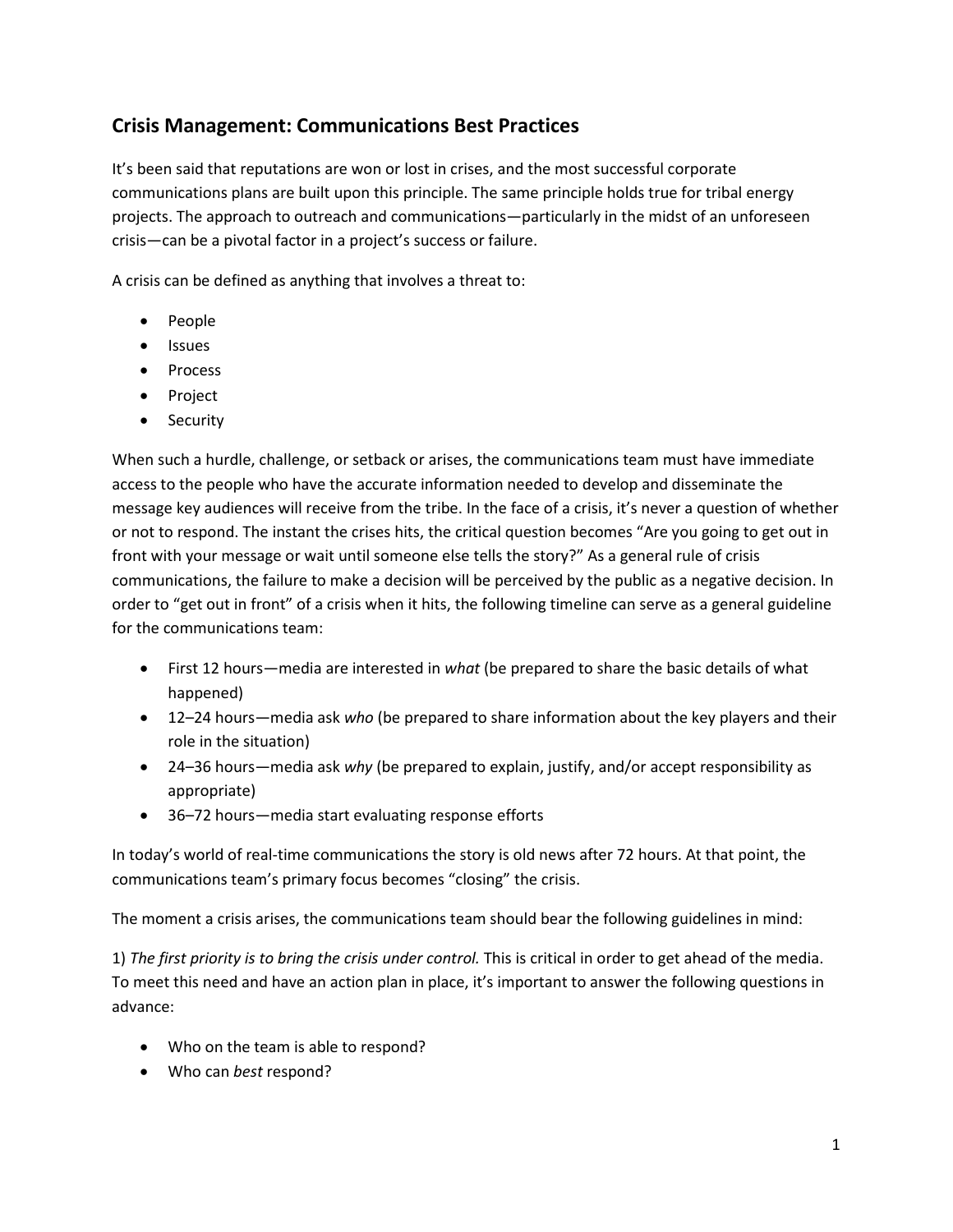2) *It's important to analyze the situation to judge its newsworthiness.* Not every crisis is newsworthy; however, for those that are, the team members responsible for responding in a crisis must mobilize quickly to:

- Ensure that they clearly understand the issues involved in order to develop key messages
- Determine who on the ground can respond and make sure those who assume that responsibility are communicating consistent messages in a unified voice.

3) *Never hesitate to report on bad news.* If you don't someone else will, and by default it will appear to the public as if you're covering it up.

## **Crisis Response Kit**

It's inevitable that some unexpected wrinkle, hurdle, rumor, threat, or challenge will arise in the course of your project. Having a crisis response plan in place is the key to weathering the storm. Navigating the treacherous waters of crisis communications can feel daunting, but it is always less so if you approach the inevitable proactively and strategically. The following considerations are essential to developing a plan of action.

- *1) Who are your messengers?*
	- Centralize information about your project so that the people who need access to key details can have the information at their fingertips to collaborate on formulating a response.
	- Identify in advance who on the team is the designated spokesperson and prep them before they speak to the media or share information via social media.
	- Consider not only who on the team is the best informed but also who can portray the story in the best possible light.
	- If there is more than one spokesperson, it's essential that messages be communicated consistently so that the tribe is speaking about the project in a unified voice.
- *2) What are your messages?*
	- When thinking about response, consider what your key audiences are reasonably expecting to hear from you. Look at it from their perspective, not just the tribe's perspective.
	- Always tell the truth, but keep in mind you don't always have to tell everything. With the greatest possible level of transparency as a guiding principle, determine which details are essential to share and share them expediently so your version of the story is the one that gets told.
	- Don't say anything that can be used against you. You don't have to answer every question. It's OK to say "that's being investigated" while the team gathers the information needed to formulate an accurate and well-thought-out response.
	- Regular briefings are not always a good idea. If you don't have something new to say, don't schedule a briefing.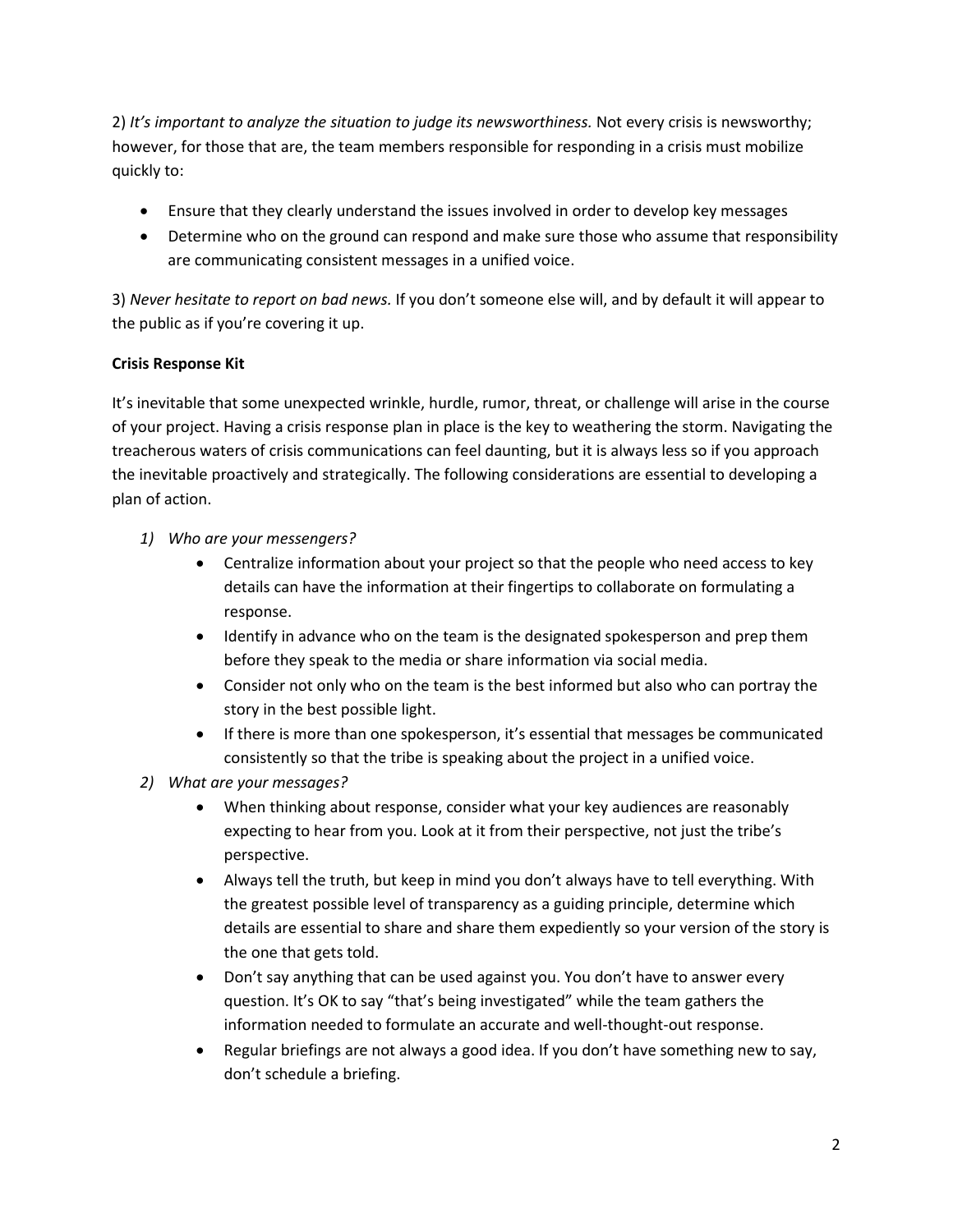- Follow the news. Did they tell the truth? Were the reports accurate? Reward reporters who are fair and report responsibly. For those who don't, put them on notice: If you don't ask the right questions, we're not giving you the story. Let your media contacts know that thorough, accurate, and balanced reporting pays.
- Track information requests by who and when. This enables you to see and analyze how the crisis escalates (if it does).

#### **Social Media and Crisis Communications**

There is no getting around the fact that the rise of social media has resulted in a 24/7 media cycle. For the communications team, this presents a number of challenges, not the least of which is the drastic reduction in response time. What was once a two-hour window has narrowed to about 20 minutes. Compounding this is the reality that it's often a citizen journalist who is breaking the news about your project. Because citizen journalists aren't bound by the same set of standards and ethics as professional journalists, this makes it exponentially difficult to control the message and verify the source of the content. Despite these frustrations, social media is a powerful conduit for information sharing, and it is not going away. From a crisis management perspective, social media is like a megaphone—it can turn whispers of discontent into shouts. *Therefore, every tribe needs to have a social media plan integrated into its crisis communications plan.*

As you develop that plan out of necessity, it's valuable to consider the upside. Social media platforms give people a voice and choice. More than ever before, people from all walks of life are are empowered to both access and share information precisely how and when they want it. Social media can also give you a valuable opportunity to have a heads up. It's never a good idea to step into social media for the first time when a crisis is going on. If you monitor the various social media platforms, you can keep your finger on the pulse of the community and stay on top of what is being said, which allows you to get ahead of the game.

## [sidebar]

#### **General Social Media Best Practices**

- Develop content that focuses on quality over quantity
- Deliver consistent messaging
- Establish and adhere to a set of social media policies
- Actively monitor and listen to comments from fans/followers
- Establish and adhere to standards and policies for conversing with fans/followers
- Avoid link spam
- Align social media activity with other communications strategies, tools, and tactics
- Provide fresh content by posting and updating frequently
- Stay on top of social media chatter related to your project by subscribing to Google Alerts

#### **Responding to Social Media Crises**